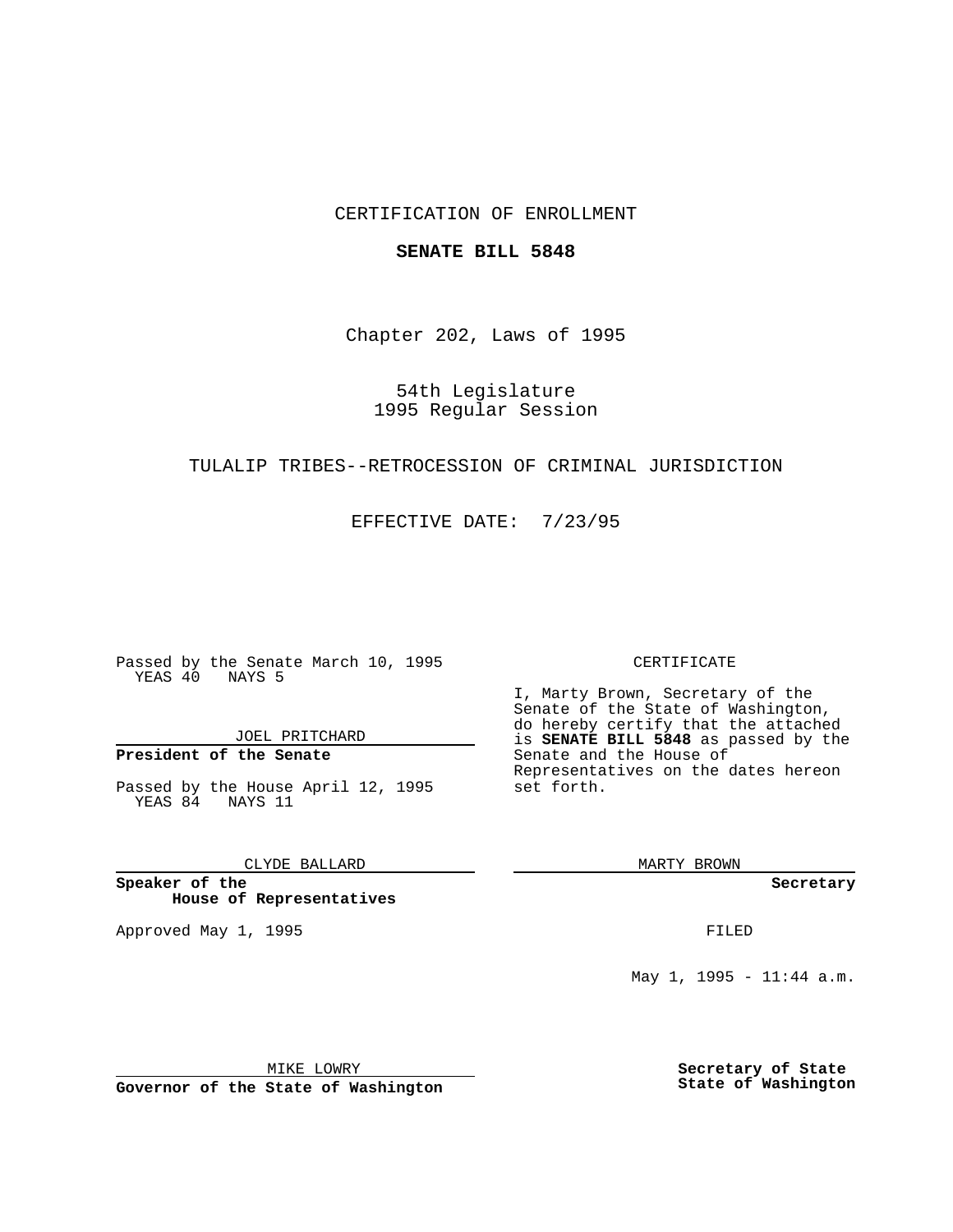## **SENATE BILL 5848** \_\_\_\_\_\_\_\_\_\_\_\_\_\_\_\_\_\_\_\_\_\_\_\_\_\_\_\_\_\_\_\_\_\_\_\_\_\_\_\_\_\_\_\_\_\_\_

\_\_\_\_\_\_\_\_\_\_\_\_\_\_\_\_\_\_\_\_\_\_\_\_\_\_\_\_\_\_\_\_\_\_\_\_\_\_\_\_\_\_\_\_\_\_\_

Passed Legislature - 1995 Regular Session

**State of Washington 54th Legislature 1995 Regular Session By** Senator Smith

Read first time 02/09/95. Referred to Committee on Law & Justice.

 AN ACT Relating to retrocession of criminal jurisdiction; and amending RCW 37.12.100, 37.12.110, and 37.12.120.

BE IT ENACTED BY THE LEGISLATURE OF THE STATE OF WASHINGTON:

 **Sec. 1.** RCW 37.12.100 and 1994 c 12 s 1 are each amended to read as follows:

 It is the intent of the legislature to authorize a procedure for the retrocession, to the Quileute Tribe, Chehalis Tribe, Swinomish Tribe, Skokomish Tribe, Tulalip Tribes, and the Colville Confederated Tribes of Washington and the United States, of criminal jurisdiction over Indians for acts occurring on tribal lands or allotted lands within the Quileute, Chehalis, Swinomish, Skokomish, Tulalip, or Colville Indian reservation and held in trust by the United States or subject to a restriction against alienation imposed by the United States.

 RCW 37.12.100 through 37.12.140 in no way expand the Quileute, Chehalis, Swinomish, Skokomish, Tulalip, or Colville tribe's criminal or civil jurisdiction, if any, over non-Indians or fee title property. RCW 37.12.100 through 37.12.140 shall have no effect whatsoever on water rights, hunting and fishing rights, the established pattern of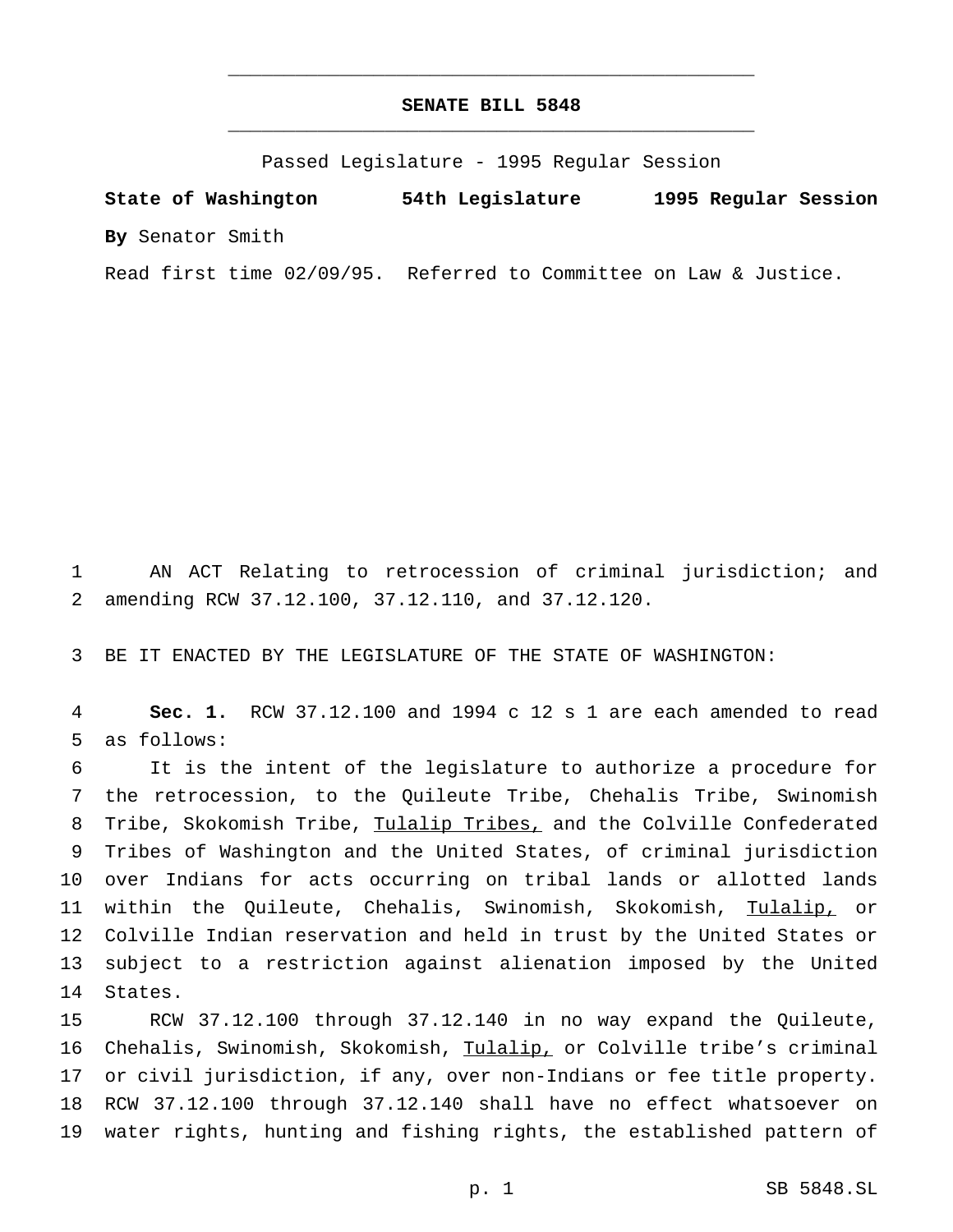civil jurisdiction existing on the lands of the Quileute, Chehalis, 2 Swinomish, Skokomish, Tulalip, or Colville Indian reservation, the established pattern of regulatory jurisdiction existing on the lands of 4 the Quileute, Chehalis, Swinomish, Skokomish, Tulalip, or Colville Indian reservation, taxation, or any other matter not specifically included within the terms of RCW 37.12.100 through 37.12.140.

 **Sec. 2.** RCW 37.12.110 and 1994 c 12 s 2 are each amended to read as follows:

 Unless the context clearly requires otherwise, the following definitions apply throughout RCW 37.12.100 through 37.12.140:

 (1) "Colville reservation" or "Colville Indian reservation," "Quileute reservation" or "Quileute Indian reservation," "Chehalis reservation" or "Chehalis Indian reservation," "Swinomish reservation" 14 or "Swinomish Indian reservation,"  $((\theta \hat{r}))$  "Skokomish reservation" or "Skokomish Indian reservation," or "Tulalip reservation" or "Tulalip Indian reservation" means all tribal lands or allotted lands lying within the reservation of the named tribe and held in trust by the United States or subject to a restriction against alienation imposed by the United States, but does not include those lands which lie north of the present Colville Indian reservation which were included in original reservation boundaries created in 1872 and which are referred to as the "diminished reservation."

 (2) "Indian tribe," "tribe," "Colville tribes," or "Quileute, 24 Chehalis, Swinomish, ((or)) Skokomish, or Tulalip tribe" means the confederated tribes of the Colville reservation or the tribe of the 26 Quileute, Chehalis, Swinomish, ((or)) Skokomish, or Tulalip reservation.

 (3) "Tribal court" means the trial and appellate courts of the 29 Colville tribes or the Quileute, Chehalis, Swinomish,  $((\theta \cdot \hat{r}))$  Skokomish, or Tulalip tribe.

 **Sec. 3.** RCW 37.12.120 and 1994 c 12 s 3 are each amended to read as follows:

 Whenever the governor receives from the confederated tribes of the 34 Colville reservation or the Quileute, Chehalis, Swinomish,  $((\theta \cdot \hat{r}))$  Skokomish, or Tulalip tribe a resolution expressing their desire for the retrocession by the state of all or any measure of the criminal jurisdiction acquired by the state pursuant to RCW 37.12.021 over lands